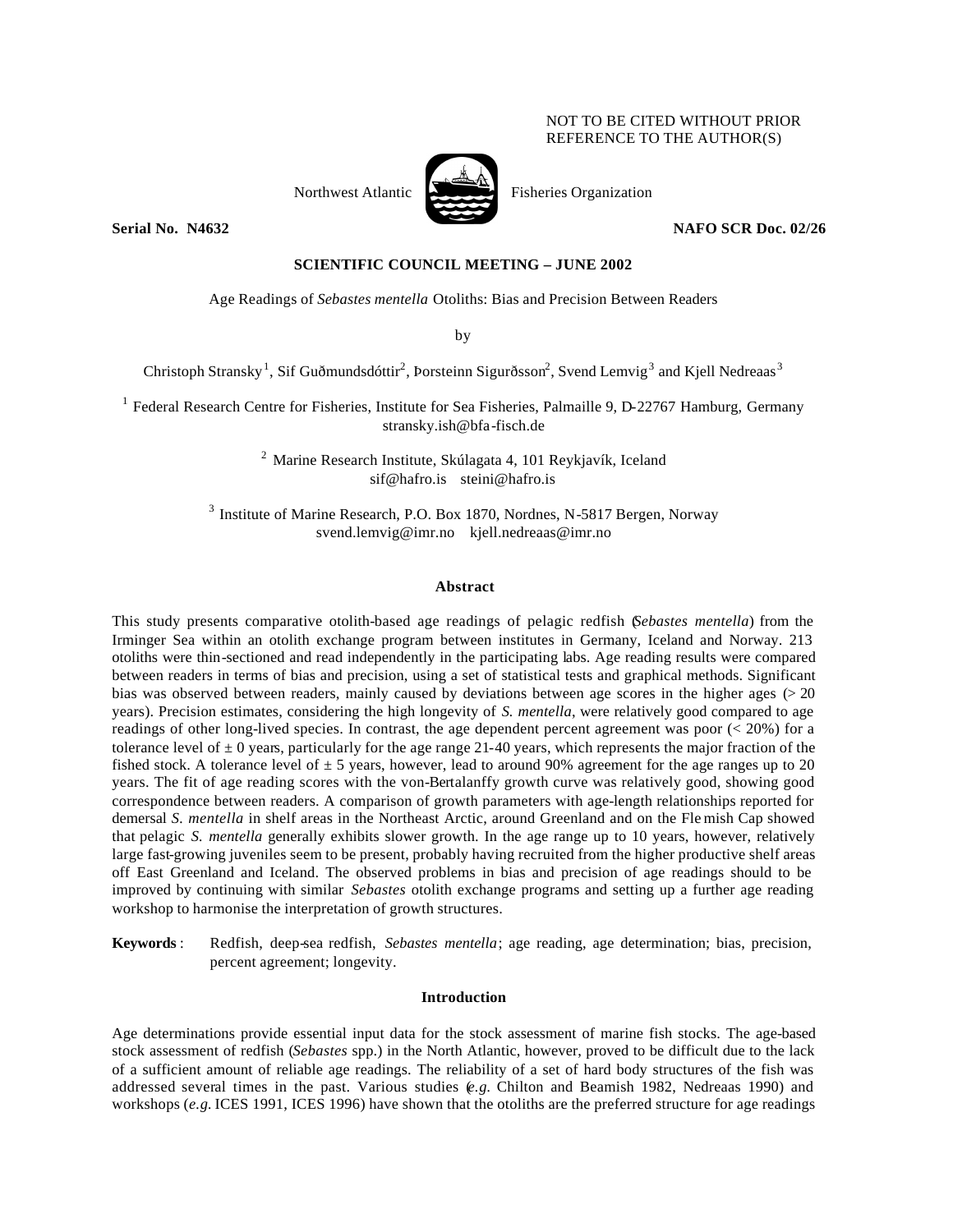on North Atlantic *Sebastes* species due to an underestimation of older ages using scales and difficulties in the interpretation of other structures such as fin rays or vertebrae. Most laboratories are still reluctant to implement routine age readings on otoliths of *Sebastes* since there are concerns about the error observed in age reading results.

Age reading error has two major elements: bias and precision. The **bias** of age readings is caused by a consistent deviation of reading results between readers and is skewed from the mean to one side or the other, while **precision** of age readings measures the closeness of repeated independent age estimates (Wilson *et al.* 1987, ICES 1996). Precision reflects the degree of agreement among readers and is not to be confused with accuracy, which relates to the agreement with the true age of the fish.

Although there are routine testing systems and procedures for the assessment of bias and precision of age readings available (Kimura and Lyons 1991, ICES 1994, Campana *et al.* 1995, Hoenig *et al.* 1995, C.A.R.E. 2000), a broad-scale application of these methods in the laboratories carrying out redfish age readings is still missing. The 1995 ICES Workshop on Age Reading of *Sebastes* spp. (ICES 1996) showed a considerable bias between readers, which was shown to be improved after discussion of general interpretation of growth structures on the sectioned otoliths. Thus, the need for further exchange of material and knowledge on age reading methods was stressed.

As part of the four-year research project "Population structure, reproductive strategies and demography of redfish (Genus *Sebastes*) in the Irminger Sea and adjacent waters (ICES V, XII and XIV; NAFO 1)", funded by the European Union (QLK5-CT1999-01222), an otolith exchange between redfish age reading experts of the participating institutions is being carried out to evaluate differences in age readings between readers and otolith preparation methods. The otolith exchange in 2000 was based on *Sebastes marinus* from the Icelandic shelf (Stransky *et al.* 2001). In 2001, the otolith readers comparison focused on pelagic *S. mentella*, sampled in the Irminger Sea during summer 1999. The age reading results of this otolith exchange are presented in this study, with regard to bias and precision between readers.

### **Materials and Methods**

The otoliths used in this study were collected from *S. mentella*, caught within a commercial sampling program (EU Study 97/004 "Sampling of 8 German commercial fisheries") in July 1999, onboard the German F/V *Fornax*. The otoliths were taken from twelve hauls in the Irminger Sea (ICES sub-area XII) at mean depths of 235-285 m. 213 otolith pairs were selected for age determination, covering fish of 22.5-41.5 cm in total length. From each pair, one otolith was prepared for age reading using the thin-sectioning technique described by Bedford (1983), while the other otolith was kept for later radiometric age validation (*e.g.* Campana *et al.* 1990).

The otolith thin-sections were carried out at the Institute for Sea Fisheries of the Federal Research Centre for Fisheries in Hamburg/Germany. A diamond-covered saw blade of 0.3 mm thickness and 100 mm diameter, rotating at 6000 rotations/min, was used to cut cross-sections of 0.5 mm thickness. The cross-sections were embedded onto glass plates with translucent polyester resin and read with a magnification of 25-30x using polarised transmitted light. These otolith cross-section plates were read at the Marine Research Institute in Reykjavík/Iceland with transmitted light, magnified 40x. At the Institute of Marine Research in Bergen/Norway, the plates were read through transmitted light using a magnification of 20-35x.

For the comparison of bias and precision between readers, a set of statistical tests and graphical methods were applied. **Bias** estimates were based on simple linear regression analysis, the parametric paired *t*-test and the nonparametric Wilcoxon matched-pairs rank test (Conover 1998, Hollander and Wolfe 1999). The slope and intercept of simple linear regressions are tested for significant differences ( $\alpha = 0.05$ ) from 1.0 and 0, respectively. The parametric paired *t*-test and the nonparametric Wilcoxon matched pairs rank test are used to detect significant differences from a paired difference of 0. Error terms are 95% confidence limits. Age bias plots (ICES 1994, Campana *et al.* 1995, Eltink 1997) visualise the deviation of the age scores of two readers or methods from the 1:1 equivalence line and also allow the detection of non-linear bias patterns, *e.g.* the underestimation of ages by one reader in one part of the age range and overestimation in another part of the age range. The mean age assigned by one reader for all fish assigned a given age by the second reader is presented including the standard deviation around the mean.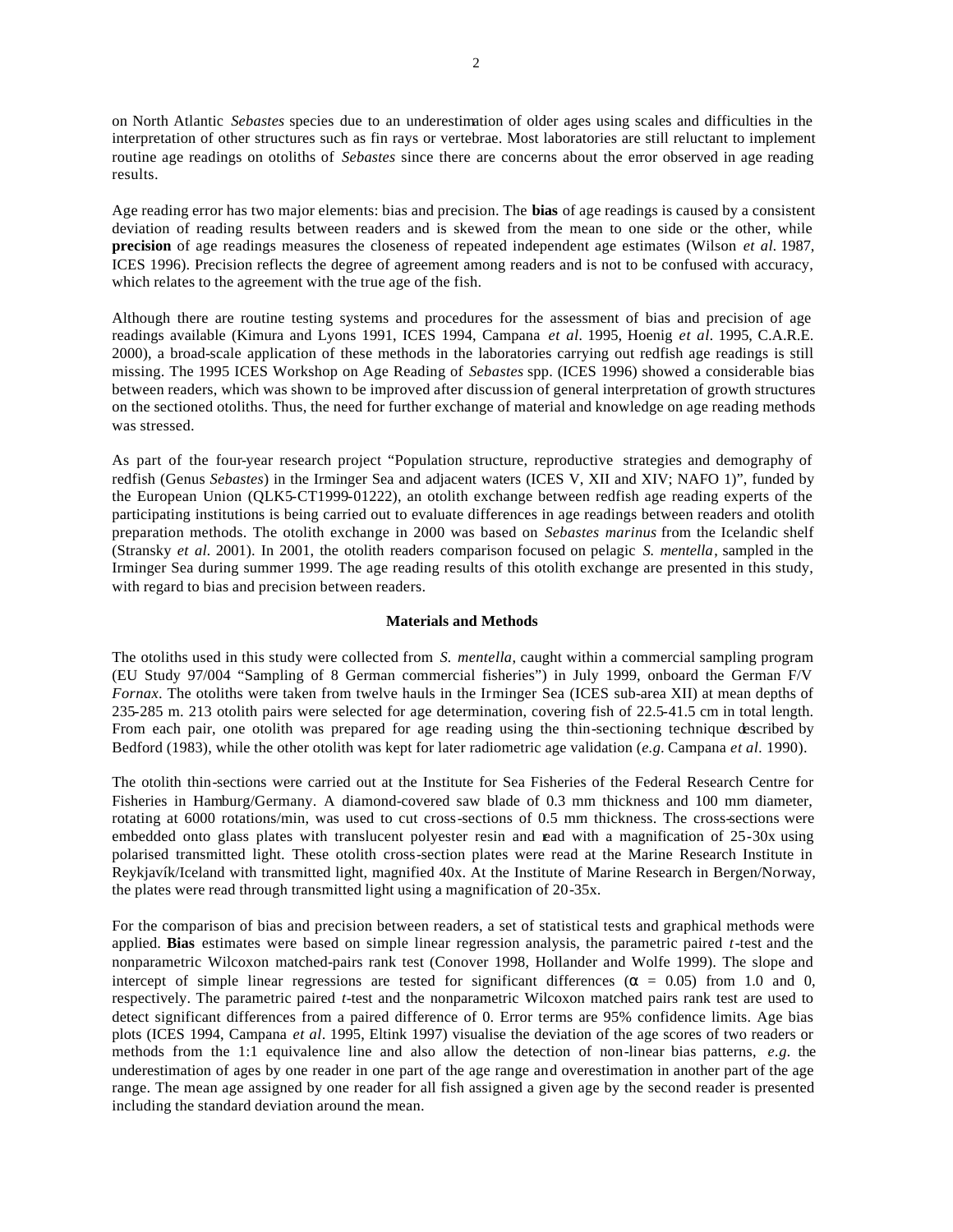Various measures for **precision** were suggested for the comparisons of age readings. One of the more common indices is the percent agreement that compares the percentage of age determinations that are in agreement within a specified number of years. This index, however, does not evaluate the degree of precision equally for all species. If for example 95% of the age readings agree within a range of  $\pm 1$  year for cod (*Gadus morhua*), this could be a very poor precision since there are just few year-classes in the fishery. For *S. mentella*, a 95% agreement within a tolerance range of  $\pm 5$  years could represent a good precision, given 70-80 years longevity and 30-40 age groups present in the fishery. Beamish and Fournier (1981), therefore, suggested an average percent error, which is dependent on the average age of the fish species observed. Chang (1982) modified this index to a coefficient of variation, substituting the absolute deviation by the standard deviation from the mean age. Besides these indices, the correlation coefficient  $r^2$  is given to evaluate the fraction of variation explained by the linear relationship between readers or otolith preparation methods.

#### **Results**

Three age readers from institutes in Germany, Iceland and Norway were participating in the *S. mentella* otolith exchange in the year 2001 (Table 1).

As indicated by the age bias plots (Figure 1), all between-reader comparisons are subject to a certain degree of bias. In all three cases, the deviation from the 1:1 equivalence line is non-linear. Particularly in the age range 20- 30 years, readers 2 and 3 assign higher ages than reader 1. The comparison of readers 2 and 3 shows high variation in ageing scores for fish assigned ages of 45 years and more. Table 2 presents the statistical tests applied to the comparison of readers in terms of bias. Regression analysis as well as the nonparametric Wilcoxon test and the parametric paired *t*-test show high significance levels, indicating bias between readers in all three comparisons, apart from the intercept for reader 1 versus reader 3 which is close to zero. The overall bias between readers 1 and 2 amounts to -2.2 years (mean paired difference). This overestimation of ages by reader 2 relative to reader 1 is also indicated by the positve intercept (1.9 years). The opposite is true for the comparison of readers 2 and 3, where reader 3 assigns ages 1.5 years higher than reader 2 for the same fish, coinciding with a negative slope (-1.6 years). In all three reader comparisons shown in Figure 1, no general trend in increasing standard deviations around the mean with increasing age was visible, as would have been expected from the *S. marinus* otolith exchange (Stransky *et al.* 2001).

From the precision estimates between readers (Table 3), the correlation coefficient, the coefficient of variation and the average percent error show relatively good agreement, whereas the percent agreement value is comparatively low. As pointed out earlier, the percent agreement index does not take account of the mean age, as the average percent error does. A 7-19% agreement of age determinations between readers, as in this case, might be very low compared to values achieved for age readings of species with a shorter life span. For redfish, however, a wider age range has to be considered when comparing percent agreement results with age readings for other fish species. By increasing the tolerance level of agreement between readers, as illustrated in Figure 2 ("All"), a percent agreement of 73% is reached with a tolerance of  $\pm$  3 years, and around 90% are achieved with  $\pm$  5 years, considering the whole age range. When dividing the percent agreement plots into age ranges of 10 years (Figure 2), the fractions of the life span of *S. mentella*, where most of the ageing errors occur, become visible. The curves for all reader pairs are changing from asymptotic to linear with increasing age range, showing that for ages of  $>20$  years, tolerance levels of  $\pm$  1-2 years only lead to moderate improvements in the percent agreement and even tolerating  $\pm$  4-5 years does not cause more than 90% agreement. The comparison of precision indices between pairs of readers (Table 3) shows considerably better values for reader 1 versus reader 3 than for the other reader pairs. This better agreement is particularly present in the age ranges up to 20 years, as visualised in Figure 2.

### **Discussion**

All reader comparisons in this otolith exchange showed a considerable error in terms of bias and precision. Major differences in ageing scores between readers (standard deviations up to 6.5 years) were observed within the 21-40 years age range, representing most of the fished stock of *S. mentella* in the Irminger Sea. Although the mean difference in age readings reached up to 2.2 years, an age-based assessment of this stock still seems to be difficult. Particularly the interpretation of growth zones around the nucleus and following the transition zone is probably causing the observed error.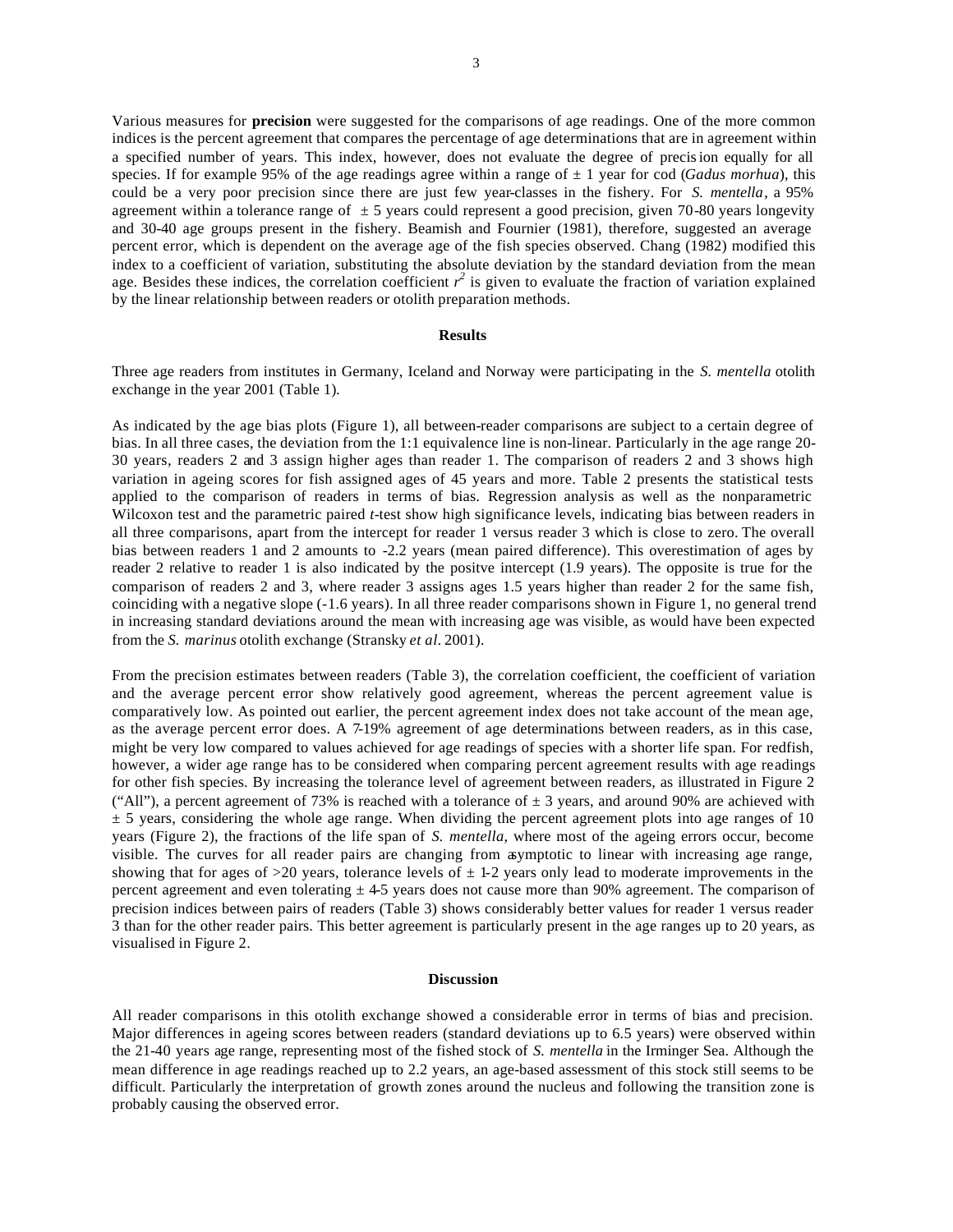Considering age reading comparisons of previous otolith exchanges (*e.g.* Villamor 1995, Eltink 1997, Bergstad *et al.* 1998), the age-dependent precision estimates (coefficient of variation, average percent error) applied in this study show relatively good reproducibility. The observed CV and APE values are slightly higher than for the previously conducted *S. marinus* otolith exchange (Stransky *et al.* 2001) and indicate medium precision, compared with studies on other long-lived fish species (*e.g.* Kimura and Lyons 1991, Stevenson and Secor 1999, Horn 2002). Within an otolith exchange between Canadian and US ageing labs for Pacific *Sebastes* species with similar longevity, mean CVs of 8.2-12.2% and APE of 5.7-9.1% were calculated (C.A.R.E. 2002). In contrast, the percent agreement does not exceed 20% which is relatively poor compared to age reading results of shortliving species (*e.g.* Corten 1993). Only at a tolerance of  $\pm$  5 years, around 90% agreement is reached, looking at the whole age range. 100% agreement is only attained in the age range 0-10 years with a tolerance level of  $\pm 4$ years. This represents a relatively poor fit and should sought to be improved in future. It should be noted that there were no data available for the age range of 0-4 years to allow a conclusive evaluation of the age reading precision in the younger ages. These juvenile redfish are lacking in the Irminger Sea completely, since they most likely inhabit demersal nursery grounds on the East Greenland and Iceland shelf before recruiting into the pelagic occurrences (Stransky 2000).

# **Age-length relationship and growth**

The fit of the von-Bertalanffy growth functions shows relatively good correspondence between readers, indicating that the observed error in ageing scores do only lead to small deviations in the age-length relationships. Although maximum ages of around 70 years were reported for *S. mentella* (Campana *et al.* 1990, Nedreaas 1990), only a "window" of ages seems to be present in the Irminger Sea, consisting of fish with a length range of about 20-50 cm (*e.g.* Rätz 2001, ICES 2002). The lack of data for fish <22 cm in this case contributes largely to relatively low  $\mathfrak h$  values of the age-length relationships (Figure 3). An additional error might be introduced by the presence of relatively large fast-growing juveniles that have been recruiting from the higher productive shelf areas off East Greenland and Iceland. Due to our results, a 25 cm pelagic *S. mentella* would be around 6 years old, while in shelf areas of the Flemish Cap (NAFO 3M), in the Northeast Arctic (ICES I, II) and off East Greenland (ICES XIVb), demersal *S. mentella* of the same size would be 7, 8 and 8.5 years old, respectively (Saborido-Rey 1995 and 2001, Nedreaas 1990, Kosswig & Rätz 1995). Since the L<sub>inf</sub> and k values were reported to be higher for the shelf areas, faster growth of demersal *S. mentella* compared to pelagic *S. mentella* was observed for ages of >10 years. This recruitment effect was not that pronounced in a set of age readings carried out by reader 3 onboard the Norwegian research vessel *G.O. Sars* during the international survey on pelagic redfish in the Irminger Sea in June/July 2001 (Fig. 4). Age readings by reader 2 on *S. mentella* otoliths collected on the 1999 international survey, divided by "oceanic" and pelagic "deep-sea" types, illustrate that the material exchanged in this study most probably represents the "oceanic" type inhabiting shallower depths (Fig. 5).

### **Further redfish otolith exchange**

The redfish otolith exchange in 2002 is based on *S. mentella* otoliths, collected during the German groundfish survey off East Greenland in autumn 1998 and on the international survey on pelagic redfish in the Irminger Sea in July 1999. This material is of particular interest, since a considerable recruitment of juvenile *S. mentella* from East Greenland into the Irminger Sea has been observed (Stransky 2000) and the corresponding year-classes still have to be identified. One otolith of each pair will be thin-sectioned at the Institute for Sea Fisheries in Hamburg, while the other one will be used for radiometric age validation (*e.g.* Campana *et al.* 1990). Digital pictures of the sectioned otoliths will be exchanged together with the otolith plates to allow readers to set annulus marks and to evaluate interpretation differences.

As stated in the report of the most recent *Sebastes* age reading workshop (ICES 1996), there is further need for exchange of otoliths and knowledge on the interpretation of growth structures. The best forum to do so would be a further age reading workshop in the frame of ICES, which is planned for 2003 or 2004.

#### **References**

BEAMISH, R. J. and D. A. FOURNIER. 1981. A method for comparing the precision of a set of age determinations. *Can. J. Fish. Aquat. Sci.*, **38**: 982-983.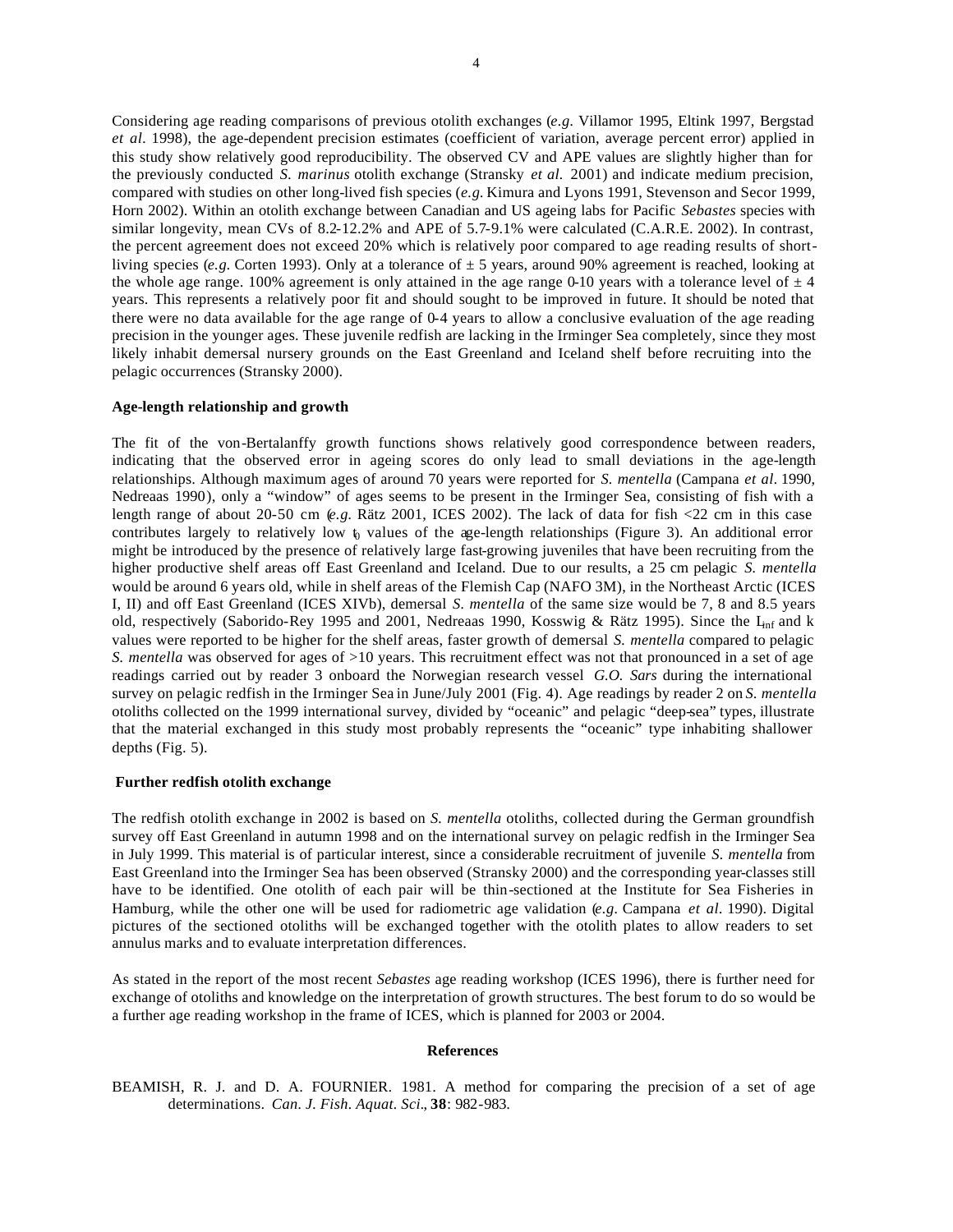- BEDFORD, B. C. 1983. A method for preparing sections of large numbers of otoliths embedded in black polyester resin. *J. Cons. Int. Explor. Mer*, **41**: 4-12.
- BERGSTAD, O. A. 1998. Intercalibration of age readings of ling (*Molva molva* L.), blue ling (*Molva dipterygia* Pennant, 1784) and tusk (*Brosme brosme* L.). *ICES J. Mar. Sci.*, **55**: 309-318.
- C.A.R.E. 2000. *Manual on generalized age determination procedures for groundfish*. Committee of Age Reading Experts (C.A.R.E.), Pacific Coast Groundfish Ageing Technicians, May 2000. 39 pp.
- C.A.R.E. 2002. CARE Age Structure Exchanges. In: *CARE Home Page* <http://www.psmfc.org/care/> (last visited 16 Apr 2001).
- CAMPANA, S. E., K. C. ZWANENBURG, and J. N. SMITH. (1990):  $^{210}Pb^{226}Ra$  determination of longevity in redfish. *Can. J. Fish. Aquat. Sci.*, **47**: 163-165.
- CAMPANA, S. E., M. C. ANNAND, and J. I. McMILLAN. 1995. Graphical and statistical methods for determining the consistency of age determinations. *Trans. Am. Fish. Soc.*, **124**: 131-138.
- CHANG, W. Y. B. 1982. A statistical method for evaluating the reproducibility of age determination. *Can. J. Fish. Aquat. Sci.*, **39**: 1208-1210.
- CHILTON, D. E. and R. J. BEAMISH. 1982. Age determination methods for fishes studied by the groundfish program at the Pacific Biological Station. *Can. Spec. Pub. Fish. Aquat. Sci.*, **60**: 1-102.
- CONOVER, W. J. 1998. *Practical nonparametric statistics.* 3rd ed., John Wiley & Sons, New York, 584 pp.
- CORTEN, A. 1993. Results of a comparative age reading experiment on herring from the North Sea and adjacent waters. *ICES C.M.* 1993/H:16, 6 pp.
- ELTINK, A. 1997. Horse mackerel otolith exchange in 1996. *ICES C.M.* 1997/HH:24, 30 pp.
- HOENIG, J. M., M. J. MORGAN, and C. A. BROWN. 1995. Analysing differences between two age determination methods by tests of symmetry. *Can. J. Fish. Aquat. Sci.*, **52**: 364-368.
- HOLLANDER, M. and D. A. WOLFE. 1999. *Nonparametric Statistical Methods*. 2<sup>nd</sup> ed., John Wiley & Sons, New York, 787 pp.
- HORN, P. L. 2002. Age and growth of Patagonian toothfish (*Dissostichus eleginoides*) and Antarctic toothfish (*D. mawsoni*) in waters from the New Zealand subantarctic to the Ross Sea, Antarctica. *Fish. Res.* 56(3) :275-287.
- ICES 1991. Report of the workshop on age determination of redfish. *ICES C.M.* 1991/G:79, 18 pp.
- ICES 1994. Report of the workshop on sampling strategies for age and maturity. *ICES C.M.* 1994/D:1, 67 pp.
- ICES 1996. Report of the workshop on age reading of *Sebastes* spp. *ICES C.M.* 1996/G:1, 32 pp.
- ICES 2002. Report of the Planning Group on Redfish Stocks. *ICES C.M.* 2002/D:08, 48 pp.
- KIMURA, D. K. and J. J. LYONS. 1991. Between-reader bias and variability in the age-determination process. *Fish. Bull.*, **89**: 53-60.
- KOSSWIG, K. and H.-J. RÄTZ. 1995. Evaluation of German redfish length and age data. Working Paper No. 2, ICES Workshop on Age Reading of *Sebastes* spp., Bremerhaven, 4-8 December 1995, 37 pp.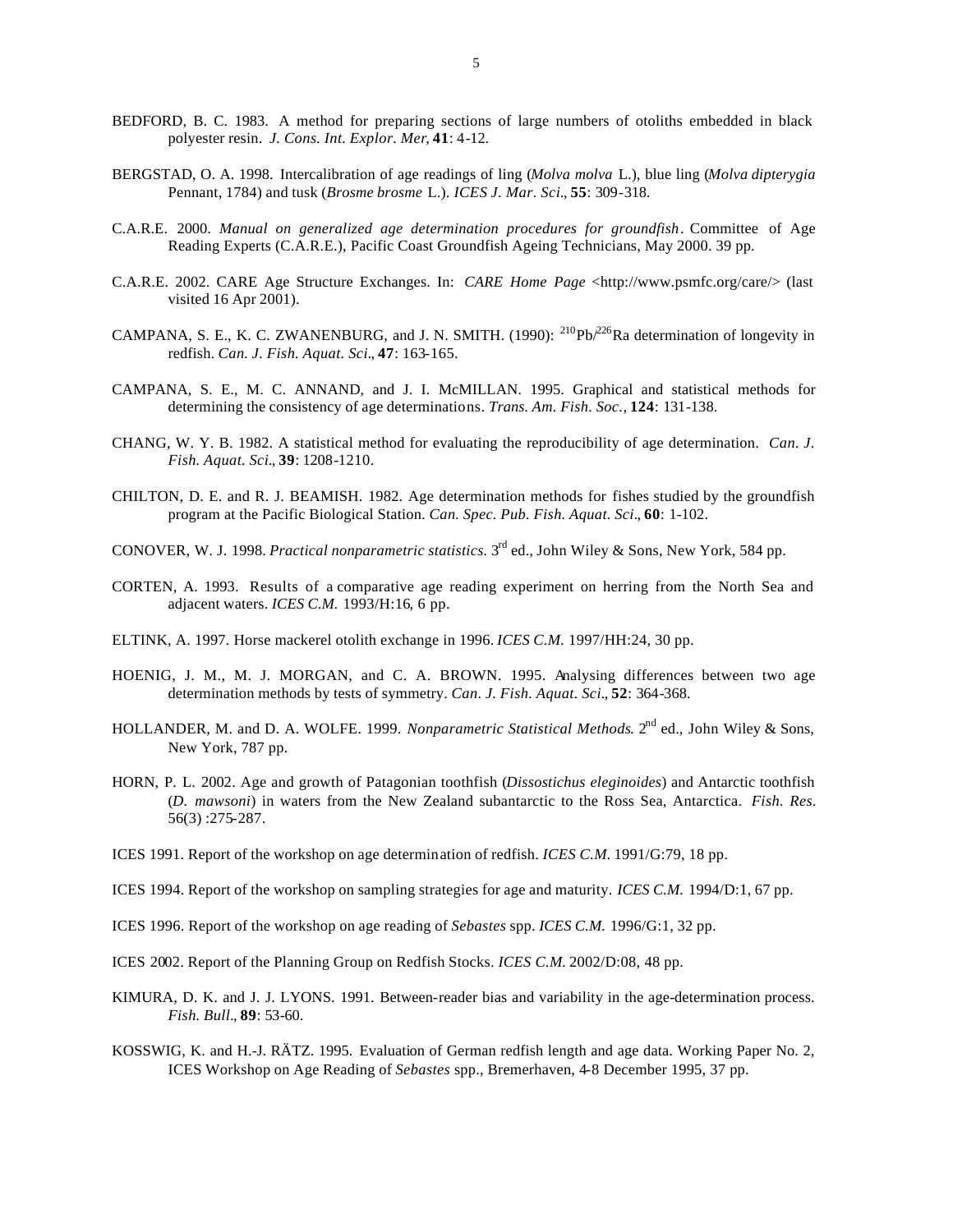- NEDREAAS, K. 1990. Age determination of Northeast Atlantic *Sebastes* species. *J. Cons. Int. Explor. Mer*, **47**: 208-230.
- RÄTZ, H.-J. 2001. On the German fishery and biological characteristics of oceanic redfish (*Sebastes mentella* Travin) 1991-2000. ICES North-Western Working Group 2001, Work.Doc. 8, 14 pp.
- SABORIDO-REY, F. 1995. Age and growth of redfish in Flemish Cap (Div. 3M). *NAFO SCR Doc*. 95/31, Ser.No. N2540, 16 pp.
- SABORIDO-REY, F. 2001. Age and growth of redfish (*Sebastes marinus*, *S. mentella* and *S. fasciatus*) in Flemish Cap (Northwest Atlantic). NAFO SCR Doc. 01/109, Ser.No. N4497, 19 pp.
- STEVENSON, J. T. and D. H. SECOR. 1999. Age determination and growth of Hudson River Atlantic sturgeon, *Acipenser oxyrinchus*. *Fish. Bull.*, **97**: 153-166.
- STRANSKY, C. 2000. Migration of juvenile deep-sea redfish (*Sebastes mentella* Travin) from the East Greenland shelf into the central Irminger Sea. *ICES C.M.* 2000/N:28, 10 pp.
- STRANSKY, C., S. GUDMUNDSDOTTIR, T. SIGURDSSON, S. LEMVIG and K. NEDREAAS. 2001. Age readings of *Sebastes marinus* otoliths: bias and precision between readers and otolith preparation methods. *ICES C.M.* 2001/J:41, 11 pp.
- VILLAMOR, B. and M. MEIXIDE. 1995. Results of the mackerel (*Scomber scombrus*, L.) otolith exchange programme in 1994. *ICES C.M.* 1995/H:12, 30 pp.
- WILSON, C. W., R. J. BEAMISH, K. D. BROTHERS, K. D. CARLANDER, J. M. CASSELMAN, J. M. DEAN, A. JEARLD Jr., E. D. PRINCE, and A. WILD. 1987. Glossary. *In*: Age and growth of fish. Summerfelt, R.C. and G.E. Hall, G.E. (eds.), Iowa State University Press, Ames, Iowa, pp. 527-530.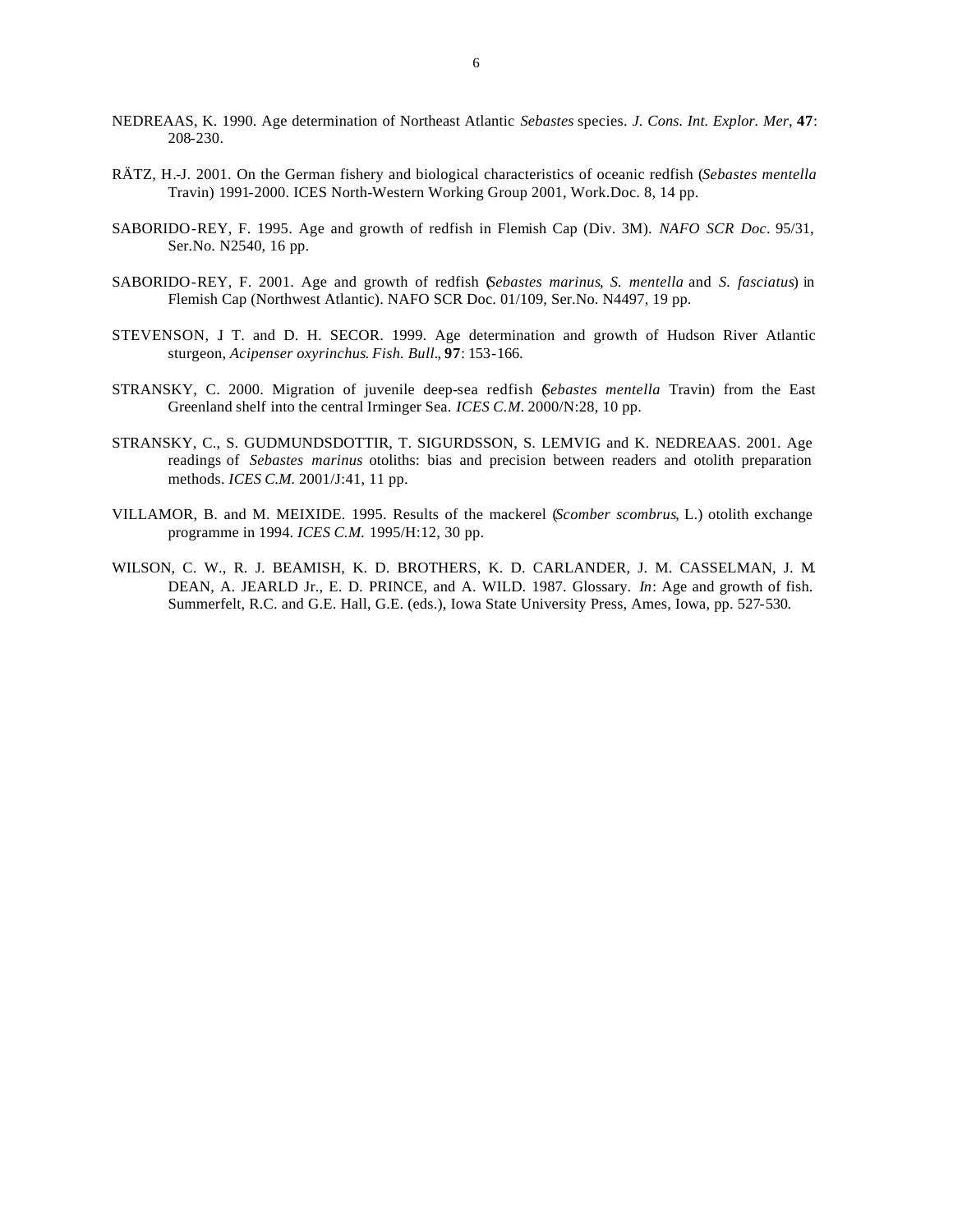| <b>Reader ID</b> | <b>Name</b>        | <b>Institute</b>                                                                        |
|------------------|--------------------|-----------------------------------------------------------------------------------------|
|                  | Christoph Stransky | Federal Research Centre for Fisheries, Institute for Sea<br>Fisheries, Hamburg, Germany |
| 2                | Sif Guðmundsdóttir | Marine Research Institute, Reykjavík, Iceland                                           |
| 3                | Svend Lemvig       | Institute of Marine Research, Bergen, Norway                                            |

Table 1. Participating age readers.

Table 2. Statistical tests for the detection of **bias** for age readings of *S. mentella* between readers.

|                             |                             | Age reader                  |                            |
|-----------------------------|-----------------------------|-----------------------------|----------------------------|
|                             | Reader 1                    | Reader 1                    | Reader 2                   |
|                             | versus                      | versus                      | versus                     |
|                             | Reader 2                    | Reader 3                    | Reader 3                   |
| <b>Statistic</b>            | $(N = 191)$                 | $(N = 213)$                 | $(N = 191)$                |
|                             |                             | Regression                  |                            |
| Slope<br>P                  | $1.016 \pm 0.017$<br>0.000  | $1.055 + 0.017$<br>0.000    | $1.006 \pm 0.017$<br>0.000 |
| Intercept                   | $1.903 \pm 0.396$           | $-0.348 + 0.408$            | $-1.632 \pm 0.448$         |
| P                           | 0.000                       | 0.395                       | 0.000                      |
|                             |                             | Wilcoxon test               |                            |
| $\boldsymbol{P}$            | 0.000                       | 0.001                       | 0.000                      |
|                             |                             | Paired t-test               |                            |
| Mean paired difference<br>P | $-2.215 \pm 0.412$<br>0.000 | $-0.808 \pm 0.431$<br>0.000 | $1.492 \pm 0.443$<br>0.000 |

Table 3. Measures of **precision** for age readings on *S. mentella* between readers.

|                                    | Age reader  |             |             |
|------------------------------------|-------------|-------------|-------------|
|                                    | Reader 1    | Reader 1    | Reader 2    |
|                                    | versus      | versus      | versus      |
|                                    | Reader 2    | Reader 3    | Reader 3    |
| Statistic or index                 | $(N = 191)$ | $(N = 213)$ | $(N = 191)$ |
| Correlation coefficient $(r^2)$    | 0.951       | 0.950       | 0.947       |
| Coefficient of variation $(\%)^a$  | 11.22       | 8.16        | 11.06       |
| Average percent error <sup>b</sup> | 7.93        | 5.77        | 7.82        |
| Percent agreement                  | 6.81        | 19.25       | 11.52       |

 $a$  from Chang (1982)

<sup>b</sup> from Beamish and Fournier (1981)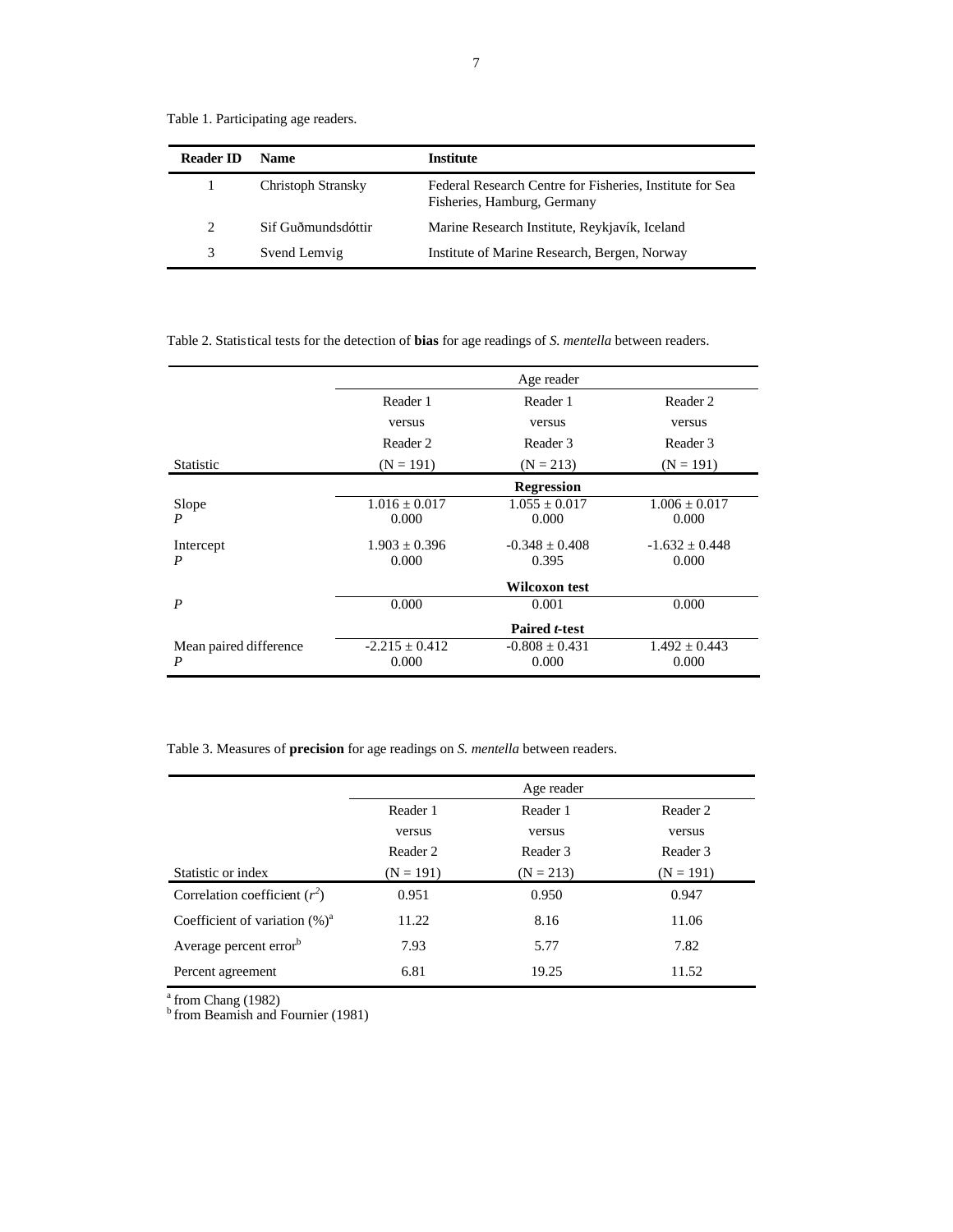

Fig. 1. Age bias plots for the reader comp arisons given in Table 2. Each error bar represents the standard deviation around the mean age assigned by one reader for all fish assigned a given age by the second reader. The 1:1 equivalence (straight line) is also indicated.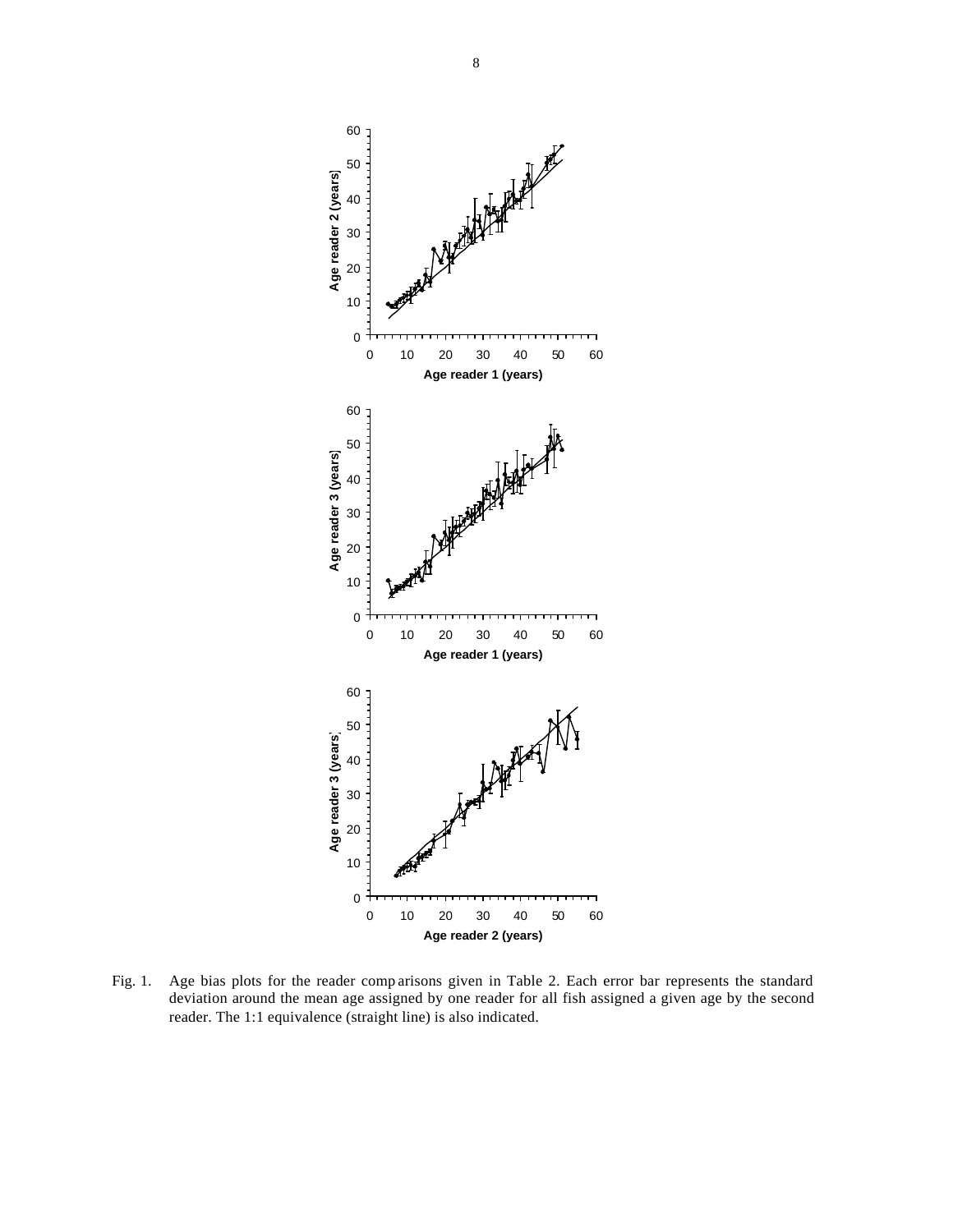

Fig. 2. Percent agreement for the reader comparisons given in Table 3 for a tolerance level (deviation of assigned ages between both readers) of  $\pm$  0 (total agreement) to  $\pm$  5 years, applied to all age groups and sub-sets of age ranges assigned by the first reader.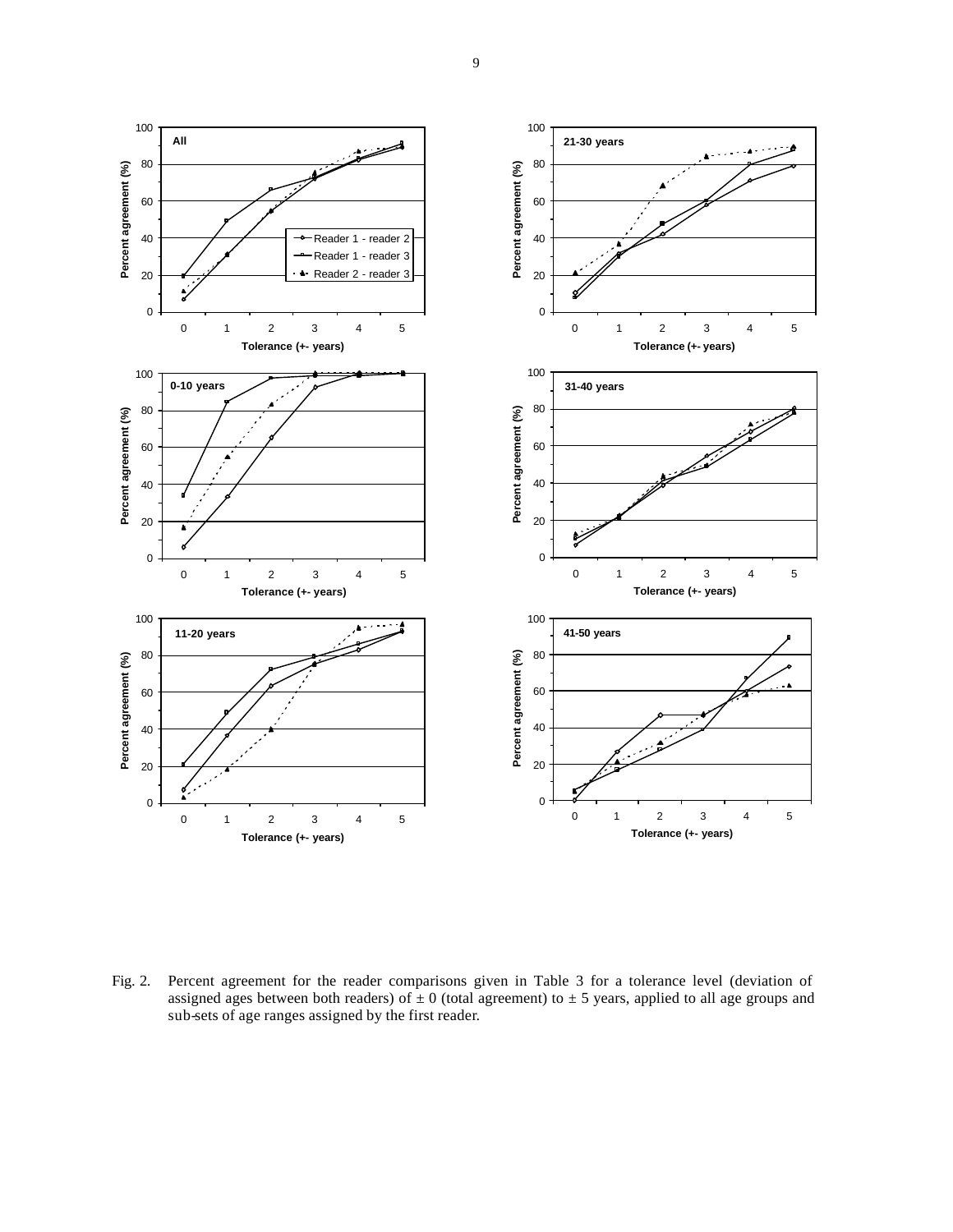

Fig. 3. Age-length relationship and fitted von-Bertalanffy growth curves of the comparison of readers. The fitted growth parameters are: Reader 1:  $L_{inf}$  = 40.081 cm, k = 0.066, t<sub>0</sub> = -8.531 years Reader 2:  $L_{inf} = 39.227$  cm,  $k = 0.073$ ,  $t_0 = -6.379$  years Reader 3: L<sub>inf</sub> = 39.274 cm, k = 0.069, t<sub>0</sub> = -9.635 years.



Fig. 4. Age readings for pelagic *S.mentella*, carried out by reader 3 onboard R/V *G.O. Sars* during the international survey on pelagic redfish in the Irminger Sea in June/July 2001.